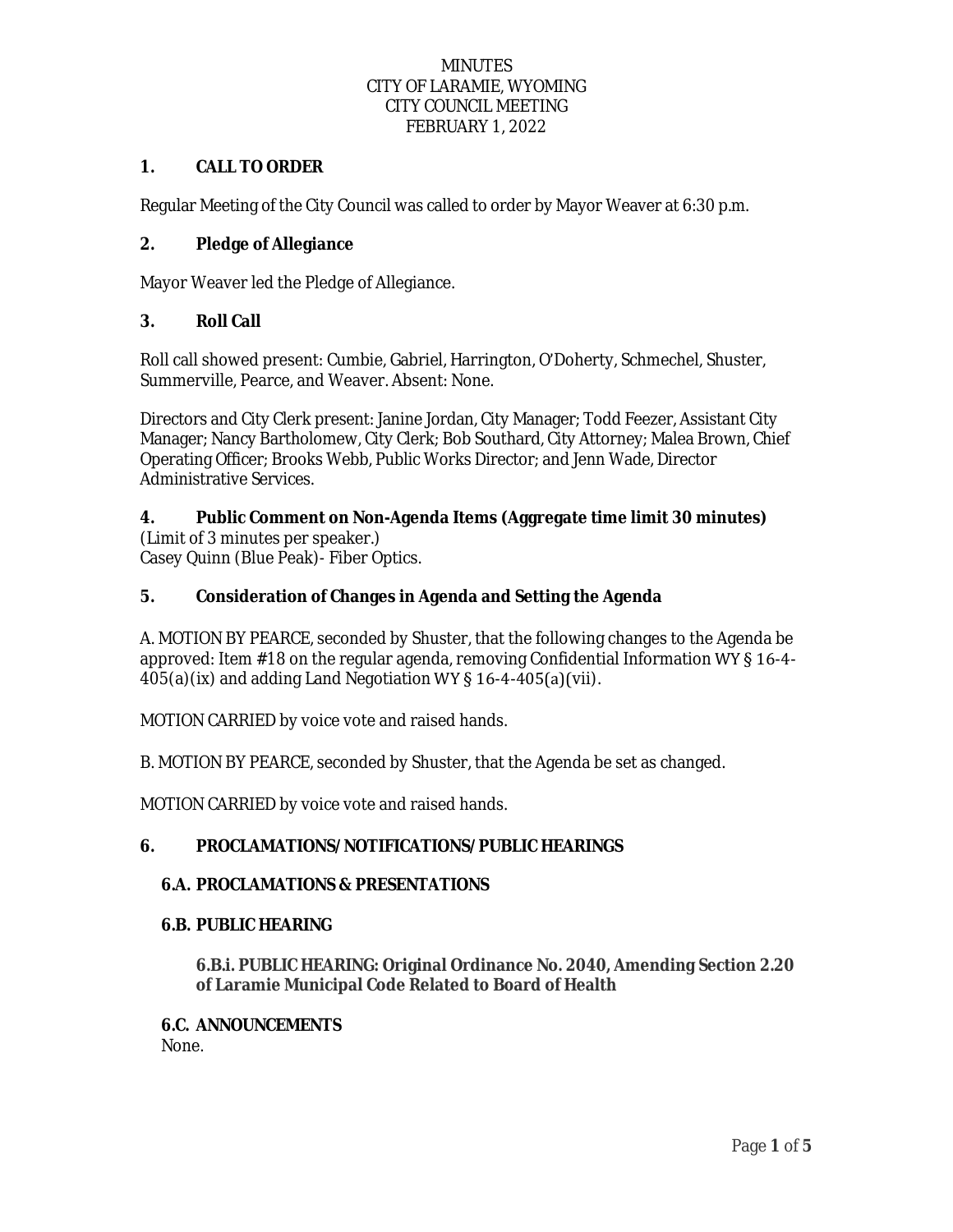### **7. Disclosures by City Council Members**

Harrington- recused from 9.H. on consent agenda.

## **8. Approval of Consent Agenda**

Items listed on the Consent Agenda are considered to be routine and will be enacted by one motion in the form listed below. There will be no separate discussion of these items unless a Councilor or citizen so requests, in which case the item will be removed from the Consent Agenda and will be considered on the Regular Agenda.

MOTION BY PEARCE, seconded by Cumbie, that the Consent Agenda be approved and that each specific action on the Consent Agenda be approved as indicated.

Roll call showed Aye: Cumbie, Gabriel, Harrington (abstain 9.H.), O'Doherty, Schmechel, Shuster, Summerville, Pearce, and Weaver. Nay: None. Absent: None. MOTION CARRIED.

## **9. CONSENT AGENDA**

### **9.A. MINUTES: City Council Meeting Minutes from January 18, 2022 Action:**

that Council approve the Minutes of the following City Council meetings: the Special Meeting of January 11, 2022, and Regular Meeting and Public Hearings of January 18, 2022, and have them placed on file for public inspection.

## **9.B. MINUTES: Minutes from the October 14, 2021 Monolith Ranch Advisory Committee Meeting**

**Action:** 

move to acknowledge receipt of the Minutes from the Monolith Ranch Advisory Committee's October 14, 2021 Regular Meeting and place them on file for public inspection.

#### **9.C. CEMETERY DEEDS: Cemetery Deeds for January 16-31, 2022 Action:**

that the Cemetery Deeds for January 16-31, 2022 be accepted, and the Mayor and City Clerk be authorized to sign and have them recorded in the Office of the County Clerk.

### **9.D. VOUCHERS: January 2022**

### **Action:**

that the following Resolution be adopted: BE IT RESOLVED: that all vouchers approved by the Finance Committee be allowed, warrants drawn on proper City funds in payment thereof, and the vouchers be placed on file in the Treasurer's Office subject to public inspection; and that Council authorize payment for the month-end payroll, light and gas charges, telephone charges, employee travel, other employee reimbursements, pay advances, refunds for City services, recording fees, postage, lease purchase and bond payments, self-funded employee health insurance claims, miscellaneous insurance claims, Council-approved bid items, outside attorney fees, other consulting fees, before normal City Council approval on the first Tuesday of February. These expenditures are to be paid subject to audit by the City of Laramie Finance Department.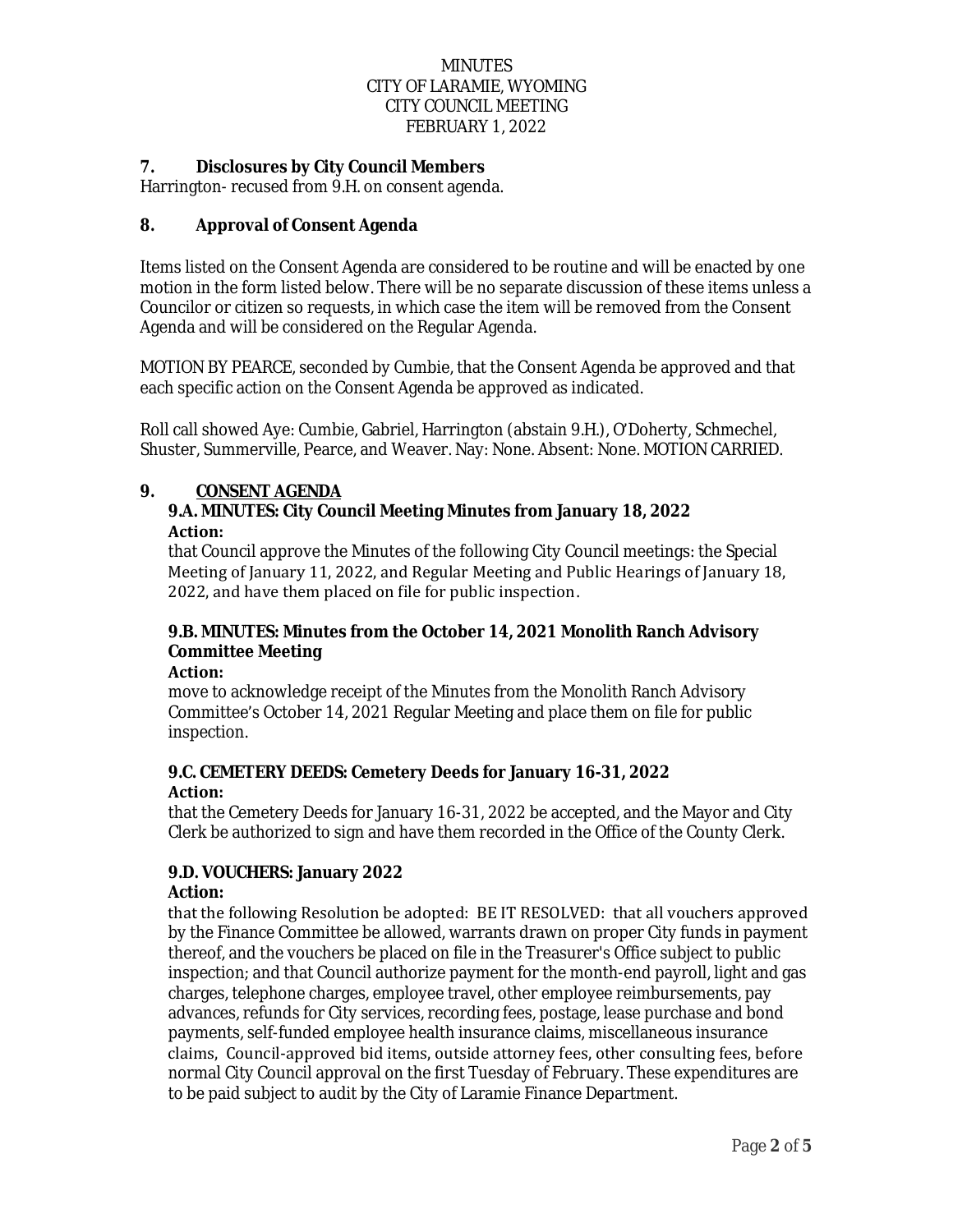## **9.E. BID AWARD: Award of Bid; Fire Department - Unit 42 Pickup Truck with Trade-In**

### **Action:**

move to award the bid for Unit 42 Pickup Truck with Trade-In, to Laramie GM Auto Center, Laramie, WY, in the total amount of \$36,300.00, and authorize the Mayor and City Clerk to sign.

# **9.F. AGREEMENT: Community Project Designation – Wyoming Community Gas Distribution Checks**

### **Action:**

to approve allocation for Wyoming Community Gas Distribution Checks to Laramie Interfaith for \$8,019.51, Laramie Downtown Clinic for \$8,019.51, and Laramie Soup Kitchen for \$8,019.51 based on the Finance Committee recommendation approved on January 15, 2022, and authorize the Mayor to sign.

## **9.G. CONTRACT: Consideration of Award of Contract Between the City of Laramie, Wyoming and Great Western Recreation for the Removal, Design, Provision, and Installation of a 5 to 12-year-old Playground with Synthetic Turf Safety Surfacing at Kiowa Park**

### **Action:**

that Council approve the contract between the City of Laramie, Wyoming and Great Western Recreation for removal, design, provision, and installation of a 5 to 12-year-old playground with synthetic turf safety surfacing at Kiowa Park in an amount not to exceed \$84,534.96, and authorize the Mayor and Clerk to sign.

# **9.H. RESOLUTION: Resolution 2022-12, Appointing One Member to Albany County Tourism Joint Powers Board.**

### **Action:**

to approve Resolution 2022-12, to appoint one board member Sarah Brown Mathews for a remainder of a term expiring June 30, 2022 to the Albany County Tourism Joint Powers Board, and authorize the Mayor and Clerk to sign.

## **9.I. SCHEDULE MEETINGS:**

## **Action:**

that the following meeting be scheduled: a. March 8, 2022, 5:30 pm - WORK SESSION: Community Partner Presentations Joint with Albany County Board of Commissioners

## **10. REGULAR AGENDA**

## **11. Award of Bid; Public Works Department – Solid Waste Division –Dual Arm Automated Refuse Truck with Trade-In**

MOTION BY SHUSTER, seconded by Harrington, to award the bid for Unit 678 Automated Refuse Truck with Trade-In to CMI-Teco in Casper, WY, in the total amount of \$382,366.00, amend the budget as appropriate, and authorize the Mayor and City Clerk to sign.

Public Comment: None.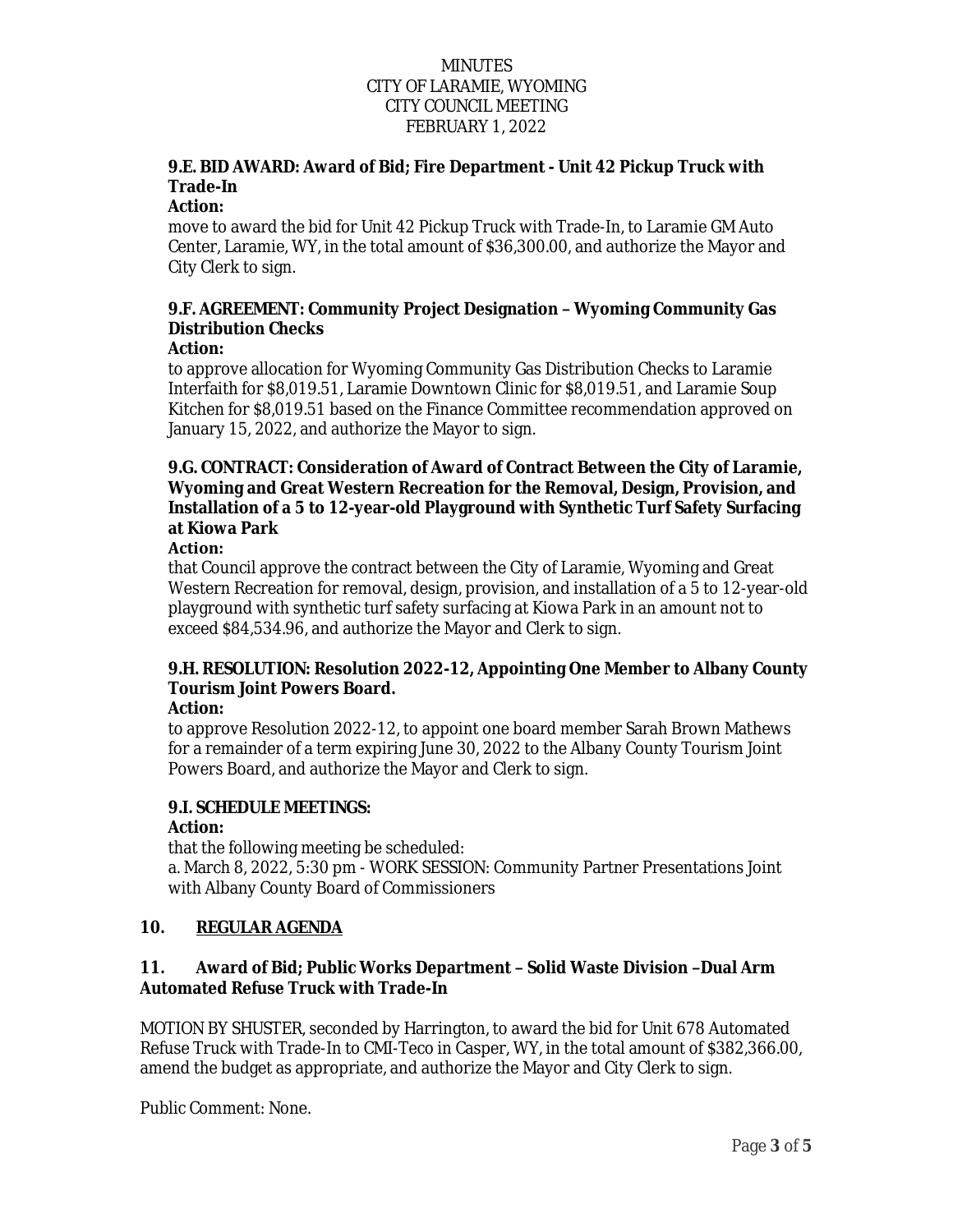Roll call showed Aye: Cumbie, Gabriel, Harrington, O'Doherty, Schmechel, Shuster, Summerville, Pearce, and Weaver. Nay: None. Absent: None. MOTION CARRIED.

## **12. Award of Contract to Supply and Install Furniture for the City's Municipal Operations Center**

MOTION BY HARRINGTON, seconded by Pearce, to award the contract for the Municipal Operations Center's furniture to Source Office and Technology in the amount of \$241,712.49 plus a contingency of \$24,170.00 for a total amount not to exceed \$265,882.49, and authorize the Mayor and City Clerk to sign.

Public Comment: None.

Roll call showed Aye: Cumbie, Gabriel, Harrington, O'Doherty, Schmechel, Shuster, Summerville, Pearce, and Weaver. Nay: None. Absent: None. MOTION CARRIED.

## **13. Resolution 2022-13, Designating Recreation Project Request Priorities to the Albany County Recreation Board for Funding Consideration in Fiscal Year 2023**

MOTION BY GABRIEL, seconded by Pearce, to approve Resolution 2022-13, designating recreation project request priorities to the Albany County Recreation Board for funding consideration in Fiscal Year 2022, and authorize the Mayor and Clerk to sign.

Public Comment: None.

Roll call showed Aye: Cumbie, Gabriel, Harrington, O'Doherty, Schmechel, Shuster, Summerville, Pearce, and Weaver. Nay: None. Absent: None. MOTION CARRIED.

## **14. Original Ordinance No. 2040, Amending Section 2.20 of Laramie Municipal Code Related to Board of Health**

Second Reading. (Introduced by Cumbie)

MOTION BY CUMBIE, seconded by O'Doherty, to approve Original Ordinance No. 2040, on second reading, amending Section 2.20 of Laramie Municipal Code related to Board of Health.

Public Comment: None.

Roll call showed Aye: Cumbie, Gabriel, Harrington, O'Doherty, Schmechel, Shuster, Summerville, Pearce, and Weaver. Nay: None. Absent: None. MOTION CARRIED.

## **15. Original Ordinance No. 2041, Amending LMC Chapter 10.32 – Bicycles to Update Language to Reflect Current Device Uses**

Introduction and First Reading. (Introduced by O'Doherty)